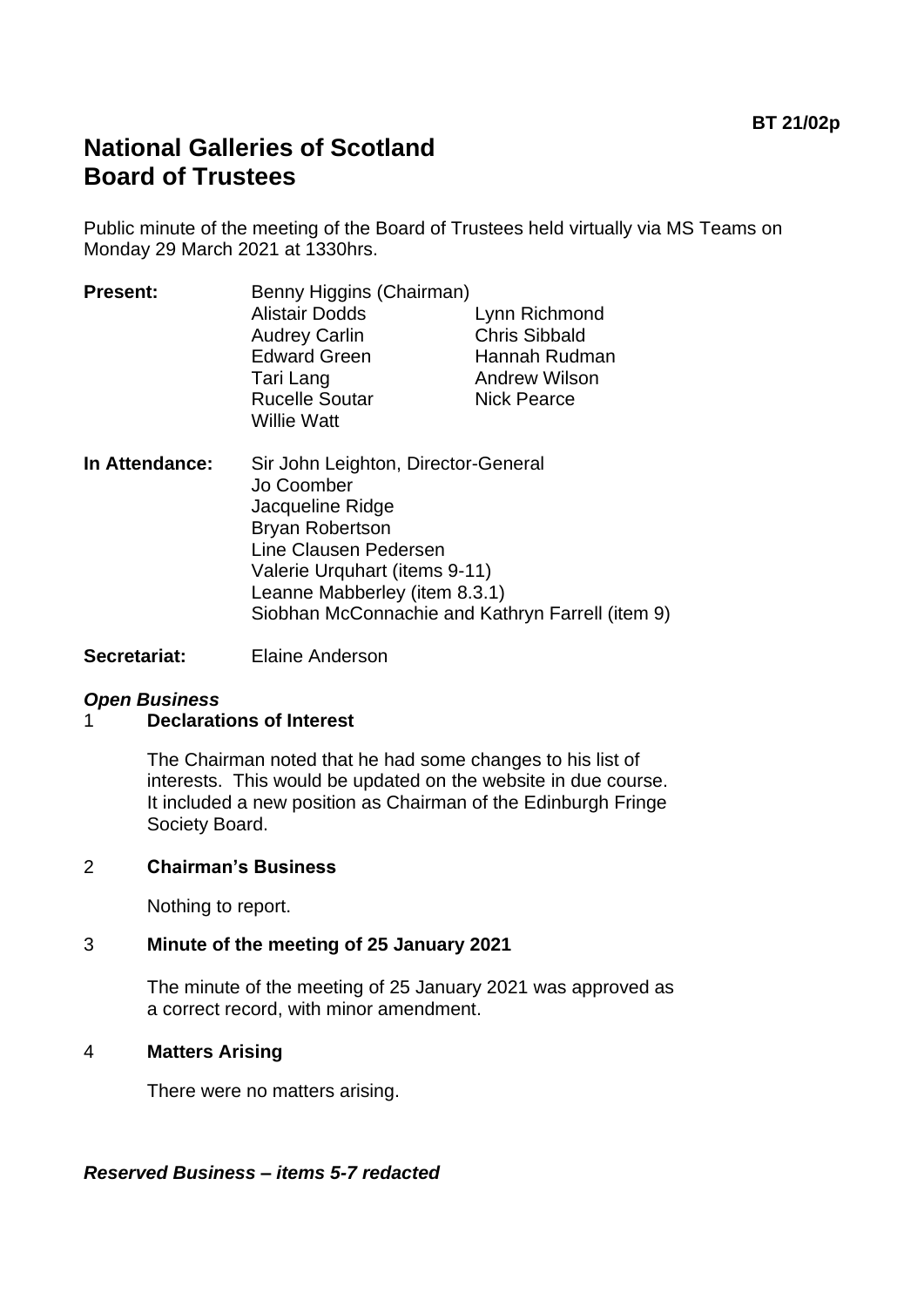### *Open Business*

#### 8 **Reports**

### 8.1 **One Collection**

Ms Clausen Pedersen summarised the collection report. There were eight new works coming in from Sylvia Grace Borda. The photographs had been gifted by the artist and were in line with the current collecting policy. Mr Wilson asked whether the photographs would be on display any time soon.

Colleagues continue to be active, despite not being able to work on-site.

Mr Green queried the movement of the Moore sculpture. It was noted that it was moving to a more prominent position outside Modern Two. The Paolozzi sculpture, currently in the grounds of Modern Two, was moving to the Gardens entrance at the SNG. There were no plans to change the Paolozzi focus at Modern Two. Colleagues noted that his centenary was forthcoming and there would be an opportunity to celebrate this in due course.

## 8.2 **Public Programme 2021-22**

Ms Clausen Pedersen outlined the planned programme for 2021-22. It was noted that the Harryhausen exhibition had been extended to February 2022 to make up for the time lost due to the recent closure.

There are several excellent shows planned, including Thomas Joshua Cooper, Joan Eardley and Isaac Julien. Social distancing brought additional challenges for all shows.

It was noted that the programme had not yet been publicly announced.

## 8.3 **Public Engagement Quarterly Report**

Ms Coomber shared the latest updates from the Public Engagement team. A huge amount of work had been undertaken to keep audiences engaged.

The Harryhausen digital content had been launched and was starting to generate income. It incorporated additional content which was not available in the exhibition.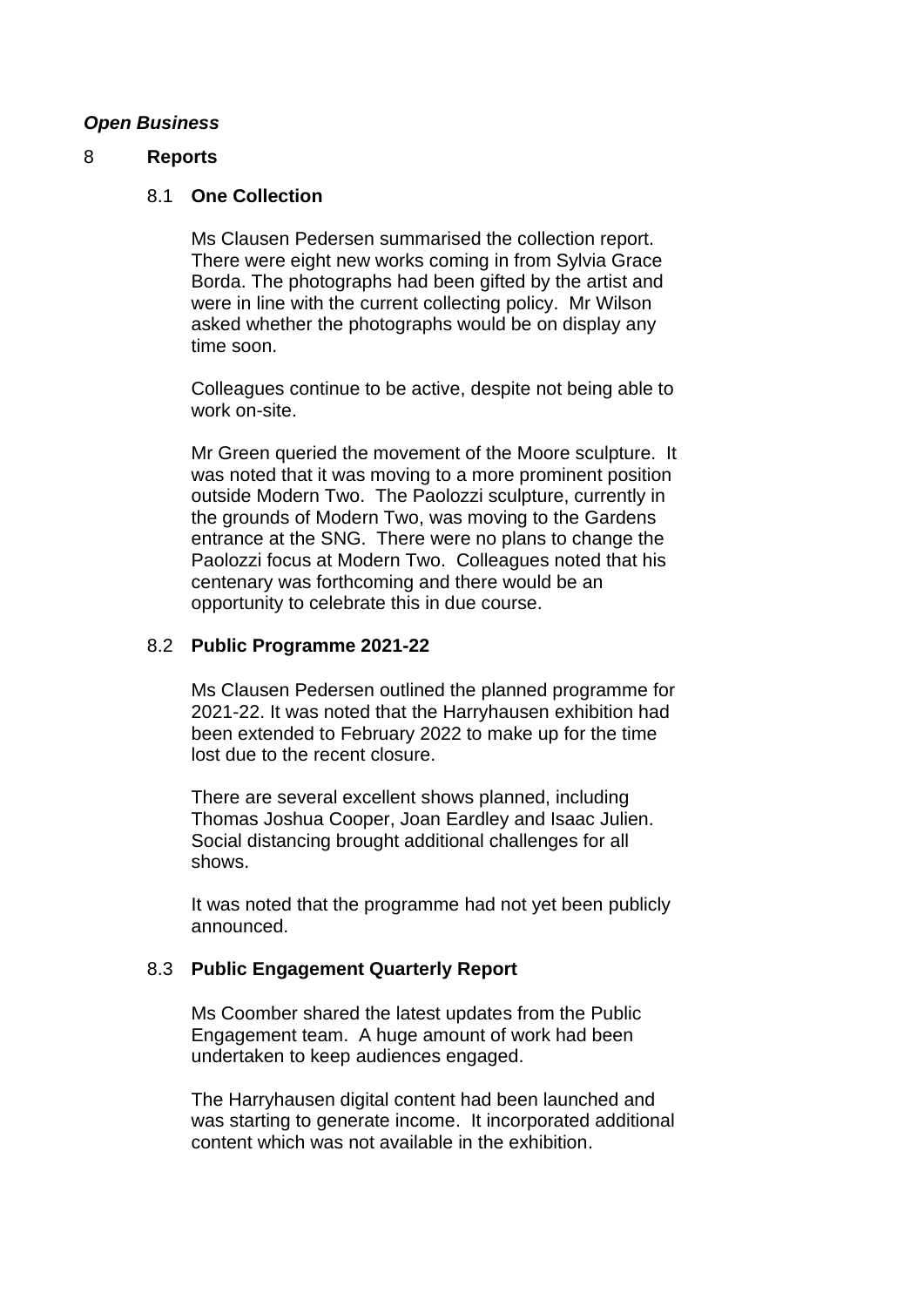There had been a number of changes to the booking system which would improve the visitor experience, primarily in relation to walk-ups.

Ms Coomber shared the latest research findings on visiting galleries and museums.

Ms Coomber was thanked for sharing the initial benchmarking data. Mr Wilson considered that it would be useful to know what "brilliant" looks like, to understand what we wanted to work towards. Mr Wilson asked also if we were considering accessing the STV Growth Fund, which allowed organisations which would not normally advertise on TV to access un-used advertising slots. Mr Wilson agreed to provide the contact details.

AW

Ms Rudman queried how we ensure that we tie into LGBTQI themes. It was noted that the Social Media Officer was building connections and potential in this regard. Further opportunities may arise through the research being carried out through the equalities work.

Trustees were very positive about the energy being portrayed online.

It was noted that the marketing team was focusing on cross-selling with a view to boosting sales and income.

#### 8.3.1 **Brand Launch Plan**

*Leanne Mabberley in attendance* Ms Coomber explained the approach to take the branding launch forward. A separate session had been set up in June to discuss visual identity.

*Discussion redacted.*

The session on branding in June may provide a platform for further discussion. Trustees were asked to contact Ms Coomber in advance of the next meeting if they had anything further to add to the discussion.

All

#### 9 **Equalities, Diversity and Inclusion**

*Siobhan McConnachie and Kathryn Farrell in attendance*

### 9.1 **Biennial Reporting against the Equality Duty**

Ms Farrell explained the requirement to produce a set of public reports to meet the Equality Duty. The latest reports were due for publication on 30 April and would be circulated in draft later this week for comment. Reports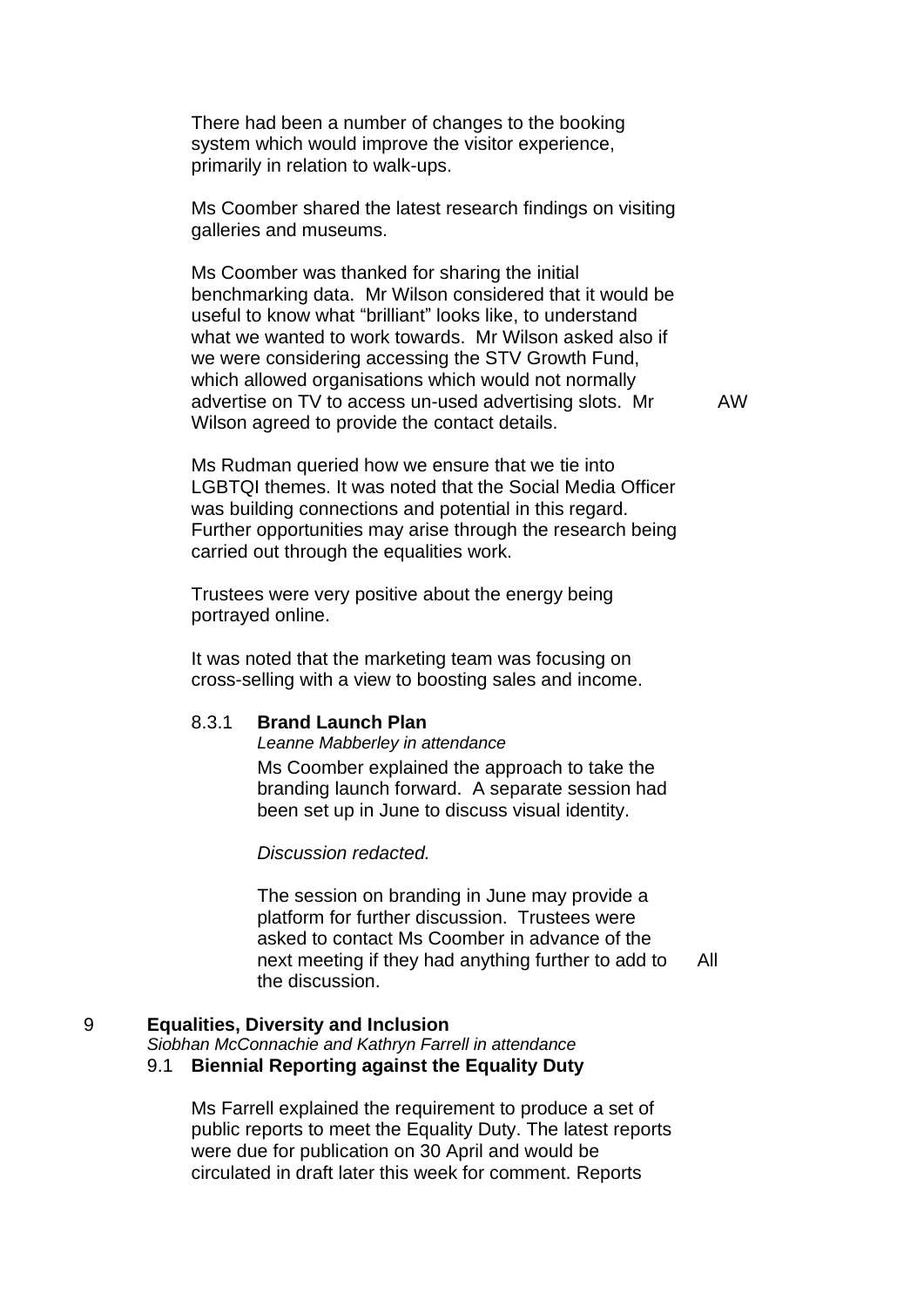relating to employee-related data were shared at this meeting.

Ms Rudman asked if we have accreditation for equalities in relation to NGS as an employer. It was noted that we don't, but we could begin to look at this. KF agreed to take this forward.

## 9.2 **Development of the EDI Commitments: Update on Progress**

Ms McConnachie presented the update on the development of the draft EDI commitments. There had been a number of internal listening sessions, which had assisted in developing the commitments. An external session with relevant representation from the public and organisations had also taken place. The commitments had been refined following those discussions and those were shared today.

An action plan was being developed to take this forward.

Ms McConnachie explained the changes since the last draft was shared with trustees in the autumn.

It was noted that this work connected to our statutory purpose and was closely aligned to the biennial reporting above.

Trustees were very supportive of the approach and approved the commitments as developed so far.

Ms Farrell shared the two equality outcomes which had been drafted to meet this element of the statutory obligation. Further outcomes would be set in due course. The outcomes were approved.

## *Reserved Business – items 10-11 redacted*

## *Open Business*

## 12 **Compliance & Risk**

#### 12.1 **Performance Management 2020-21: Q3**

The results for Q3 were noted.

#### 12.2 **Risk Registers**